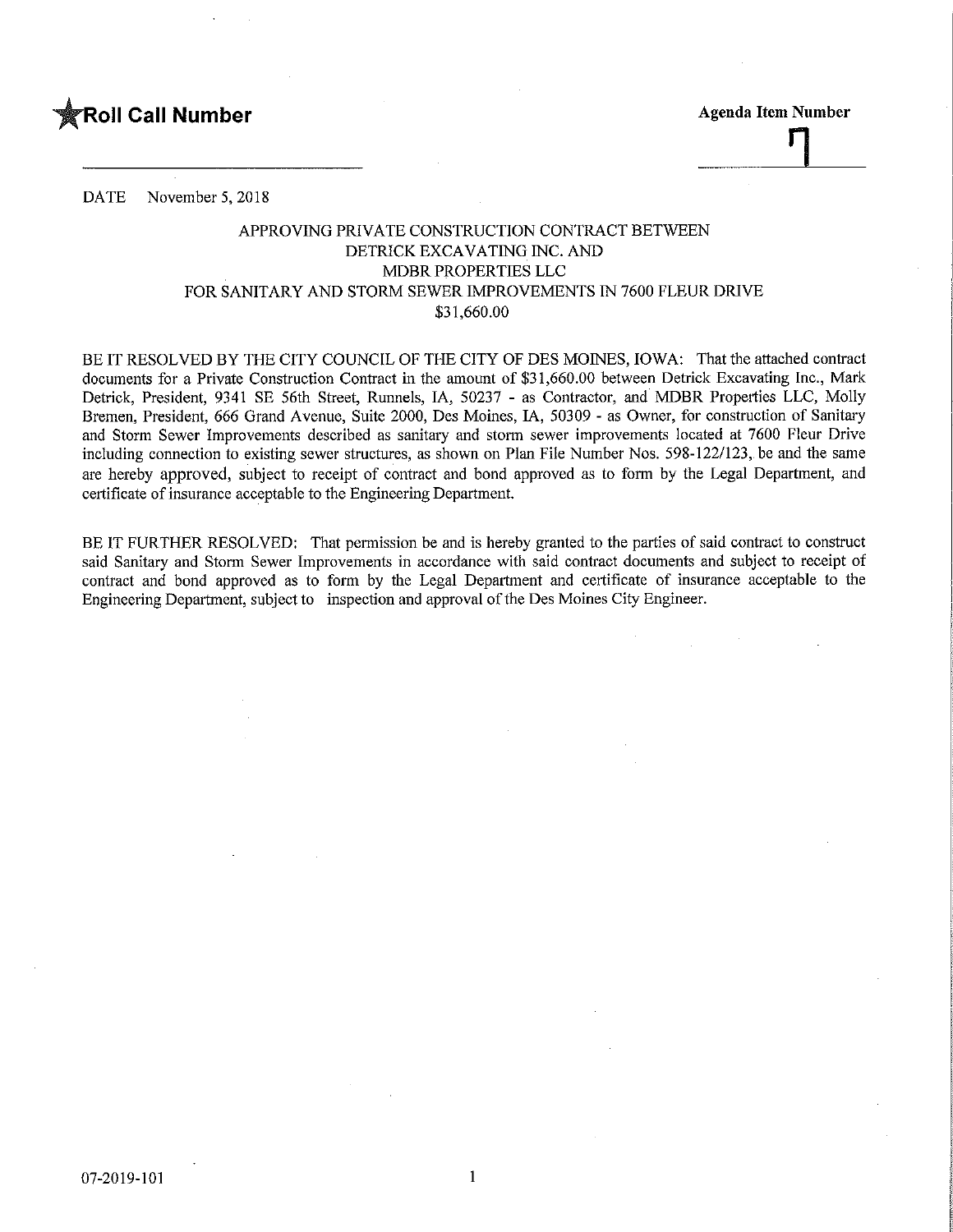## **FROII Call Number** Agenda Item Number

DATE November 5,2018

Activity ID: 07-2019-101

Moved by to adopt.

FORM APPROVED:

Kathleen Vanderj/ool Deputy City Attorney

JA <sup>1</sup>ding Source; All project costs are to be paid by the Owner(s), MDBR Properties

| <b>COUNCIL ACTION</b> | <b>YEAS</b> | <b>NAYS</b> | <b>PASS</b>     | <b>ABSENT</b> |
|-----------------------|-------------|-------------|-----------------|---------------|
| <b>COWNIE</b>         |             |             |                 |               |
| <b>BOESEN</b>         |             |             |                 |               |
| <b>COLEMAN</b>        |             |             |                 |               |
| <b>GATTO</b>          |             |             |                 |               |
| <b>GRAY</b>           |             |             |                 |               |
| <b>MANDELBAUM</b>     |             |             |                 |               |
| WESTERGAARD           |             |             |                 |               |
| <b>TOTAL</b>          |             |             |                 |               |
| <b>MOTION CARRIED</b> |             |             | <b>APPROVED</b> |               |
|                       |             |             |                 |               |
|                       |             |             |                 |               |

I, Diane Rauh, City Clerk of said City Council, hereby certify that at a meeting of the City Council, held on the above date, among other proceedings the above was adopted.

IN WITNESS WHEREOF, I have hereunto set my hand and affixed my seal the day and year first above written.

Mayor